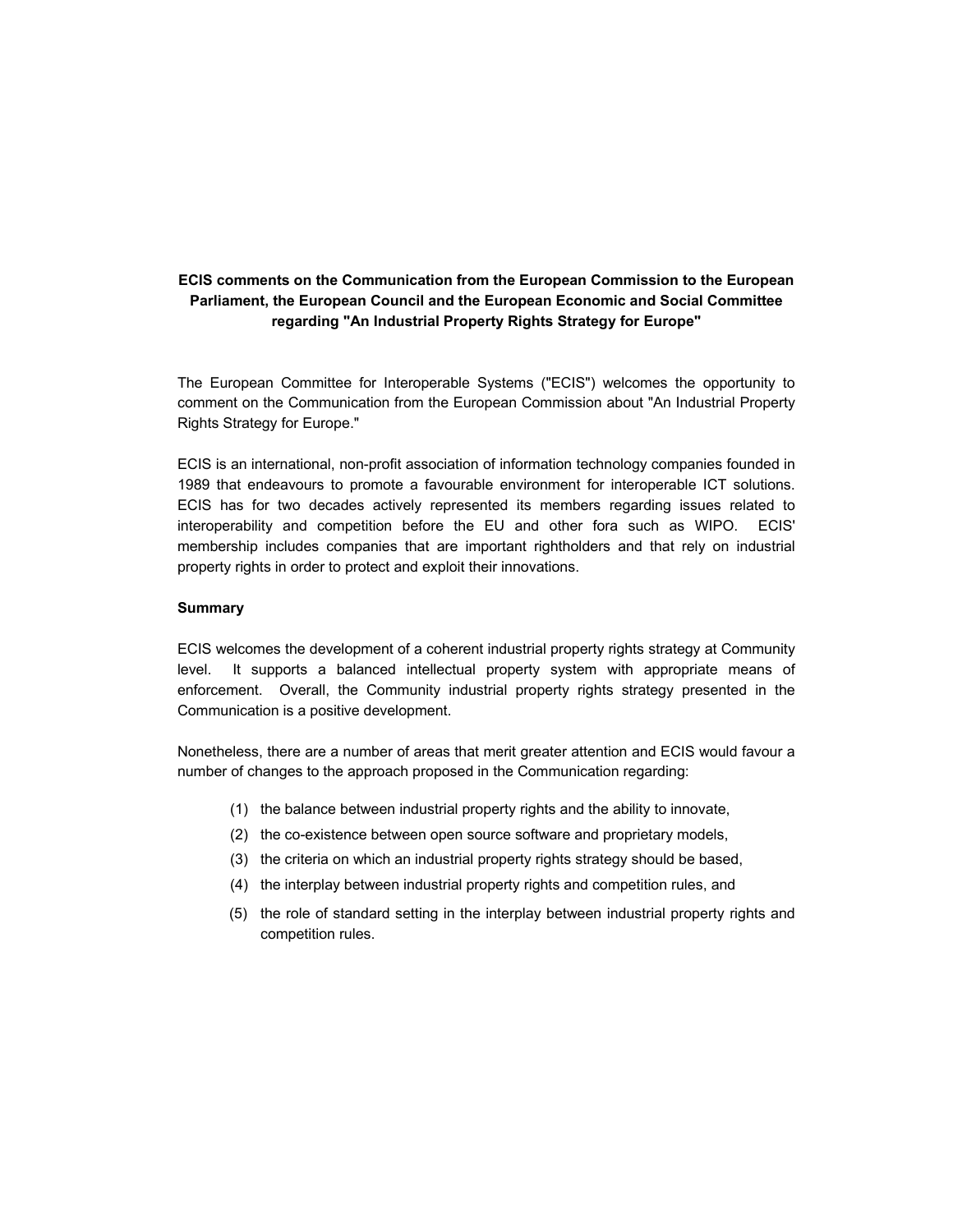# I. "The economic and social benefits of industrial property rights":

#### The balance between industrial property rights and the ability to innovate

ECIS strongly agrees that an industrial property rights system should be balanced between "rewarding valuable intellectual creation" and "ensuring the easy circulation of ideas and innovation." The EC should guard against increasing intellectual property protection as a purpose in and of itself as opposed to a means to an end, namely increased innovation and greater welfare for society. The Communication indicates that it expects "the trade-off between offering an exclusive right and the diffusion of new products and processes in order for industrial property rights to continue to produce economic and social benefits in the future." (p. 4) It should be recognised, however, that there is no linear correlation between the scope of patent protection and incentives to innovate, and that there are circumstances in which patents can be harmful to innovation. The Commission should therefore acknowledge that measured limits and exceptions to patent rights play at least as important a role as patent rights in fostering innovation. Moreover, the Commission should consider that in different sectors of society the circumstances (e.g., impact of patents, the duration of product cycles, the investment required for and market rewards obtainable through innovation) and thereby the incentives to innovate may be different. Therefore, within the limits imposed by international treaty obligations, differing approaches to patent law may be appropriate for different sectors (e.g., pharmaceuticals, information technology), and theoretical considerations of uniformity should not stand in the way of focused sector-differentiated industrial property regulation that maximises the benefits to society as a whole.

Industrial property rights should not be allowed to be used to hamper interoperability and choice to the benefit of society. The Commission should provide for mechanisms in the patent system to ensure that other inventors are not prevented by patents on means of interconnection (in the broadest sense) from developing products that are able to interoperate with existing products to the benefit of consumers. The introduction of appropriate and measured interoperability exceptions to patentability and of a voluntary system of licenses of right (see, e.g., the system discussed by ECIS in the context of its paper on the Revised Proposal for a Council Regulation on the Community Patent) are two of the ways to help achieve the balance between the interests of rightholders and the ability to innovate.

# II. "The changing innovation environment":

#### The co-existence between open source software and proprietary models

An industrial property rights strategy should provide for effective measures to protect the interests of both open source software and proprietary business models. ECIS agrees with the Commission that "in the ICT sector, open source software business models now co-exist alongside proprietary models." (p. 4) It urges the Commission to adopt effective ways to protect the co-existence of both models and prevent patent holders from abusively and unsubstantiatedly using their rights against open source/free software developers.

A recent development, which deserves the careful attention from the Commission, is the use of unsubstantiated threats of intellectual property rights infringements against those who attempt to develop interoperable software products. Microsoft is a prime example of a company that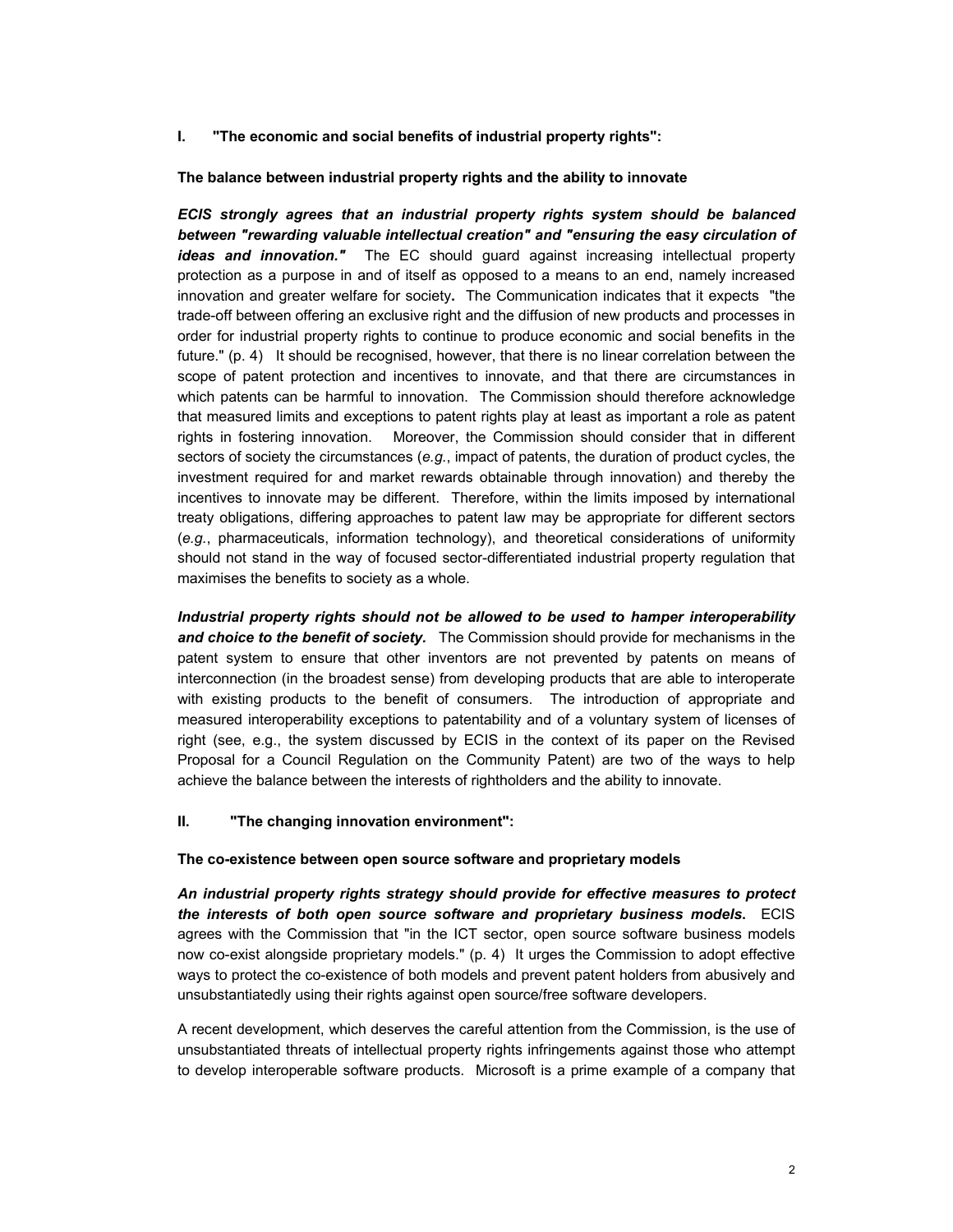has adopted this strategy. It has publicly stated that it believes Linux and other open source software infringes 235 Microsoft patents, but has never identified any of these patents.<sup>1</sup>

Vague claims by patent holders that open source software may infringe their patent rights should be subject to a "put up or shut up" requirement. This would prevent patents from being invoked to spread fear, uncertainty and doubt ("FUD") against open source software products in the minds of both developers and users. The behaviour of creating FUD against open source software solutions should not be tolerated, as it amounts to yet another anticompetitive strategy aimed at ensuring Linux does not emerge as an effective competitor to Windows.

The Commission should ensure that open source/free software developers and distributors enjoy adequate protection that allows them to implement standardised technologies protected by patents in a way compatible with open source/free software **licences.** The language of licensing terms and conditions for patents essential for the technical implementation of standardised technologies should be drafted in such a way as to ensure compatibility with open source/free software licences and to prevent the abusive exercise of patent rights against open source software developers.

## III. "A strategy on industrial property rights for Europe":

## The criteria on which an industrial property rights strategy should be based

A strategy on industrial property rights should be of high quality, consistent and **balanced.** ECIS agrees with the Commission that an intellectual property system should be high-quality, featuring tough examination standards; consistent, with a common interpretation of laws and unified court proceedings; and balanced, between rewarding valuable intellectual creation and ensuring the ready circulation of ideas and innovation.

ECIS emphasises the need to ensure the application of indisputably high quality standards in the process of granting patent protection. ECIS agrees with the Commission that "large numbers of overlapping patent rights can create additional barriers to commercialise new technologies that already exist in 'patent thickets'." "Poor quality rights can also contribute to problems with 'patent trolls' that have arisen in the US judicial system," as the Communication indicates (p. 6). Patent protection should only be granted to technologies innovative enough to be protected by exclusive rights. Therefore, the Commission should take adequate measures to that effect.

The Commission should consider measures that discourage intellectual property rights from being used as a means to hamper innovation for purely financial gain, e.g., by patent trolls. ECIS recognises that the identification of such measures and their exact formulation may not be easy. Care should obviously be taken not to adopt measures that undermine the incentives patents may provide to legitimate innovators. However, far reaching solutions may be needed to avoid patents being employed purely as an obstacle to welfareenhancing innovation. Such solutions might include exploitation requirements and prohibitions on the accumulation and exploitation of patents by companies limited purely to these activities.

The formulation of an industrial property rights strategy for Europe must be considered in an international context. In that regard, the Commission should not only examine its own

1

 $1$  See Fortune, Microsoft Takes on the Free World,

http://money.cnn.com/magazines/fortune/fortune\_archive/2007/05/28/100033867/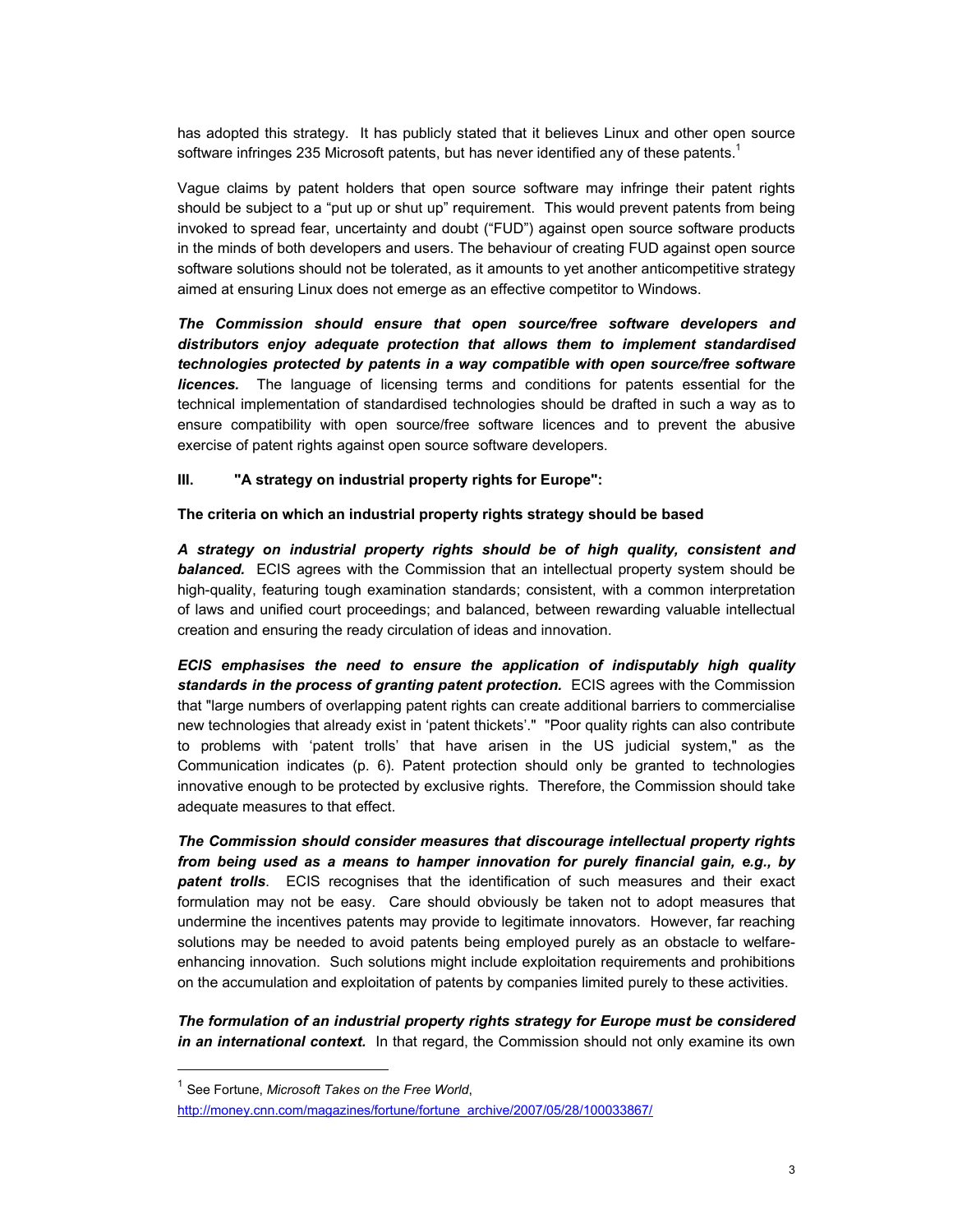legislation and initiatives, but also conduct a review of the efficacy and appropriateness of existing international obligations and, where appropriate, initiate a review at an international level.

# IV. "Industrial property rights and competition":

### (i) The interplay between industrial property rights and competition rules

As noted in the Communication "strong protection of industrial property rights should be accompanied by rigorous application of competition rules."  $(p. 9)$  The application of competition rules is a key means to maintain the balance in an industrial property rights system between rewarding innovation and facilitating the ready circulation of ideas and innovation. As a corrective mechanism for the benefit of society, competition law must be unambiguously recognised as playing a legitimate role in curbing market behaviour that actually hinders innovation, but is claimed to be justified by intellectual property law. The exercise of industrial property rights must be subject to the discipline imposed by competition law.

## (ii) The role of standard setting in the interplay between IPRs and competition rules

ECIS agrees with the Commission that "an area of growing prominence in the interface between industrial property and competition law is standard-setting." (p. 9) ECIS considers the adoption and use of open standards as an essential means for achieving interoperability. An EU industrial property strategy should include legislative initiatives that foster the easy adoption of and facilitate access to technological standards.

To that effect, the Commission should ensure that Open Standards are truly open. ECIS agrees with the Commission that "in order to avoid potential distortions of competition, standard-setting should be carried out in an open and transparent manner." (p. 9) In particular, the Commission should ensure that European standards organisations adopt and implement effective IPR policies adopting open standards. In fact, ideally, those IPR policies should be short, simple, and easily understandable for individuals without formal legal background since most participants in standard setting committees are not members of the legal profession.

An Open Standard should have the following characteristics:

- Collaborative and democratic development and management process;
- Transparent evolution and management process open to all interested parties;
- Approved through due process by consensus among participants;
- **Faithful implementations of the standard must interoperate;**
- Platform-independent, vendor-neutral, and usable by an unrestricted number of competing implementations;
- Openly published including specifications and documentation sufficient for fully independent implementations; and
- Available royalty-free or on a FRAND basis that does not discriminate against the open source software development or licensing model.